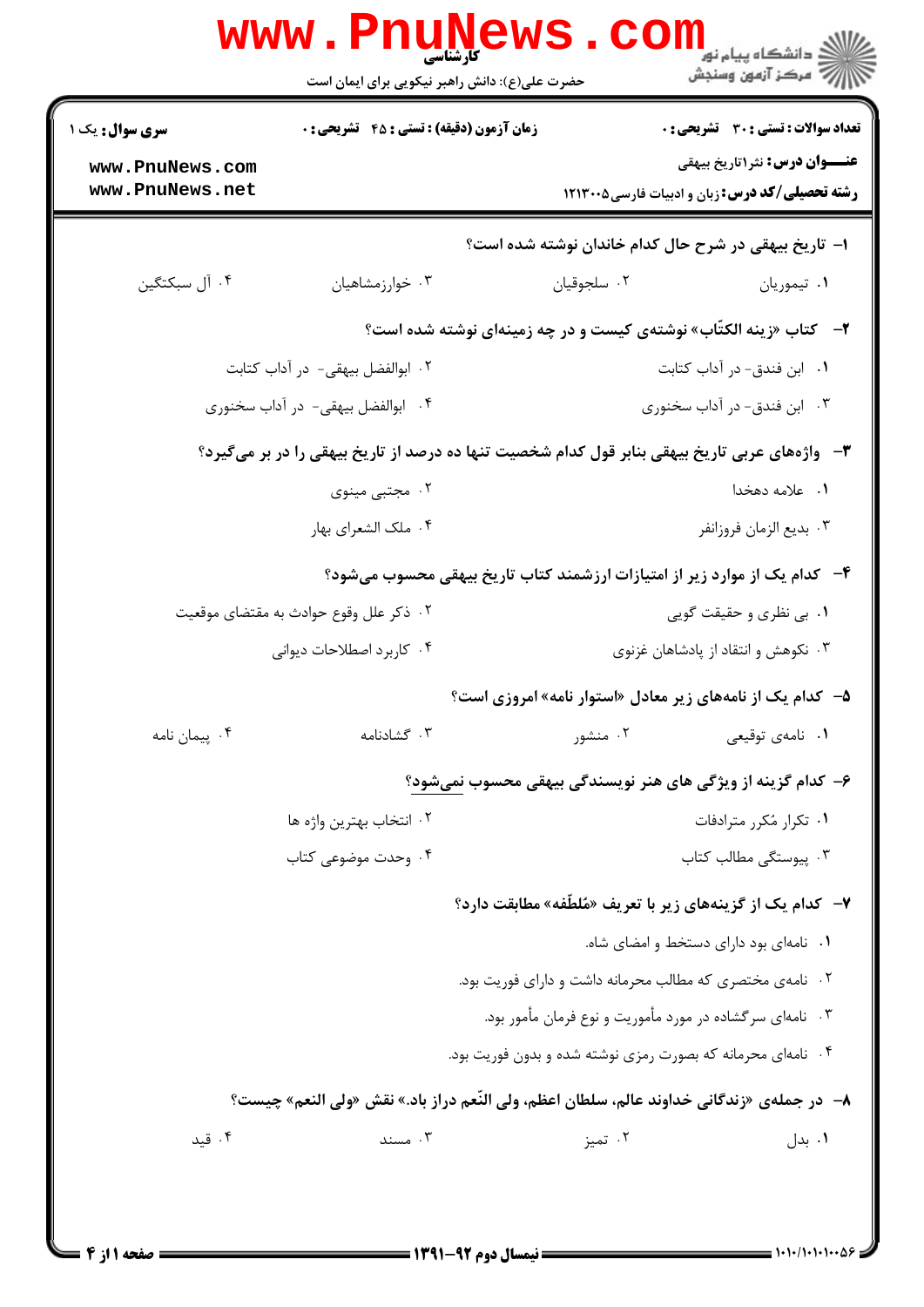|                                                                                                                   | حضرت علی(ع): دانش راهبر نیکویی برای ایمان است |                   | ڪ دانشڪاه پيام نور<br><mark>∕</mark> 7 مرڪز آزمون وسنڊش                                                |  |
|-------------------------------------------------------------------------------------------------------------------|-----------------------------------------------|-------------------|--------------------------------------------------------------------------------------------------------|--|
| <b>سری سوال : ۱ یک</b>                                                                                            | زمان آزمون (دقیقه) : تستی : ۴۵ قشریحی : 0     |                   | <b>تعداد سوالات : تستی : 30 ٪ تشریحی : 0</b>                                                           |  |
| www.PnuNews.com<br>www.PnuNews.net                                                                                |                                               |                   | <b>عنـــوان درس:</b> نثر ۱ تاریخ بیهقی                                                                 |  |
|                                                                                                                   |                                               |                   | <b>رشته تحصیلی/کد درس:</b> زبان و ادبیات فارسی1۲۱۳۰۰۵                                                  |  |
|                                                                                                                   |                                               |                   | ۹- واژهی «یکرویه شدن» در تاریخ بیهقی به چه معنی آمده است؟                                              |  |
| ۰۴ يكسره شدن                                                                                                      | ۰۳ منظم شدن                                   | ۰۲ آغاز شدن       | ۰۱ آشکار شدن                                                                                           |  |
|                                                                                                                   |                                               |                   | ۱۰- «غَلَس» در تاریخ بیهقی به چه معناست؟                                                               |  |
| ۰۴ روشن اول شب                                                                                                    | ۰۳ روشن آخِر شب                               | ۰۲ آخِر ماه قمري  | ٠١. اول بامداد                                                                                         |  |
| 11- در عبارت «و این خداوند کریم است و شرمگین و چون ببیند شاید که نپسندد که تو در آن درجهی خمول باشی.» «خمول»      |                                               |                   | به چه معنایی آمده است؟                                                                                 |  |
| ۰۴ بی نام و نشان                                                                                                  | ۰۳ پست و حقير                                 | ۰۲ نافرمان و سرکش | ۰۱ کم ارزش و پایین                                                                                     |  |
|                                                                                                                   |                                               |                   | ۱۲– «ذوالیمینین» در تاریخ بیهقی لقب چه کسی است؟                                                        |  |
| ۰۴ فضل ربيع                                                                                                       | ۰۳ فضل سهل                                    | ۰۲ طاهر بن حسين   | ١. حسين مُصعب                                                                                          |  |
|                                                                                                                   |                                               |                   | ۱۳- در جملهی «و در تاریخی که میکنم، سخنی نرانم که آن به تعصبّی و تزیّدی کشد.»، «تزیّد» به چه معنی است؟ |  |
| ۰۴ تهمت زدن                                                                                                       | ۰۳ زیاده گویی                                 | ۰۲ زیاده خواهی    | ۰۱ سخن چینی                                                                                            |  |
|                                                                                                                   |                                               |                   | <b>۱۴</b> - «مَرکب چوبین» در جملهی «این مرد بر مَرکب چوبین نشست.» به چه معناست؟                        |  |
| ۰۴ کجاوه                                                                                                          | ۰۳ اسب چوبین                                  | ۰۲ زین چوبی اسب   | ۰۱ دار چوبی                                                                                            |  |
|                                                                                                                   |                                               |                   | ۱۵- «نماز خفتن» و «نماز پیشین» به ترتیب چه نمازی را گویند؟                                             |  |
|                                                                                                                   | ۰۲ نماز مغرب- نماز عصر                        |                   | ۰۱ نماز عشا- نماز ظهر                                                                                  |  |
|                                                                                                                   | ۰۴ نماز شب- نماز ظهر                          |                   | ۰۳ وقت نماز شام- نماز عصر                                                                              |  |
|                                                                                                                   |                                               |                   | ۱۶– واژهی «شارستان» به کدام قسمت شهر گفته میشده است؟                                                   |  |
| ۰۴ بازار شهر                                                                                                      | ۰۳ مرکز شهر                                   | ۰۲ قسمت بالای شهر | ۰۱ حاشیه شهر                                                                                           |  |
| ۱۷–در عبارت « …من در ایستادم و رفتن به حج تا آنگاه که ازمدینه به وادی القری بازگشت» معنی « در ایستادن» کدام گزینه |                                               |                   | است؟                                                                                                   |  |
| ۰۴ منتظر شدن                                                                                                      | ۰۳ توقف کردن                                  | ۰۲ پا فشاري کردن  | ۰۱ اقامت کردن                                                                                          |  |
| <b>۱۸</b> - «دیوان عَرض» در دورهی غزنویان معادل کدام عنوان امروزی است؟                                            |                                               |                   |                                                                                                        |  |
| ۰۴ وزارت خارجه                                                                                                    | ۰۳ وزارت دادگستری                             | ۰۲ وزارت کشور     | ۰۱ وزارت جنگ                                                                                           |  |

 $= 1.1 - 11.1 - 11.09$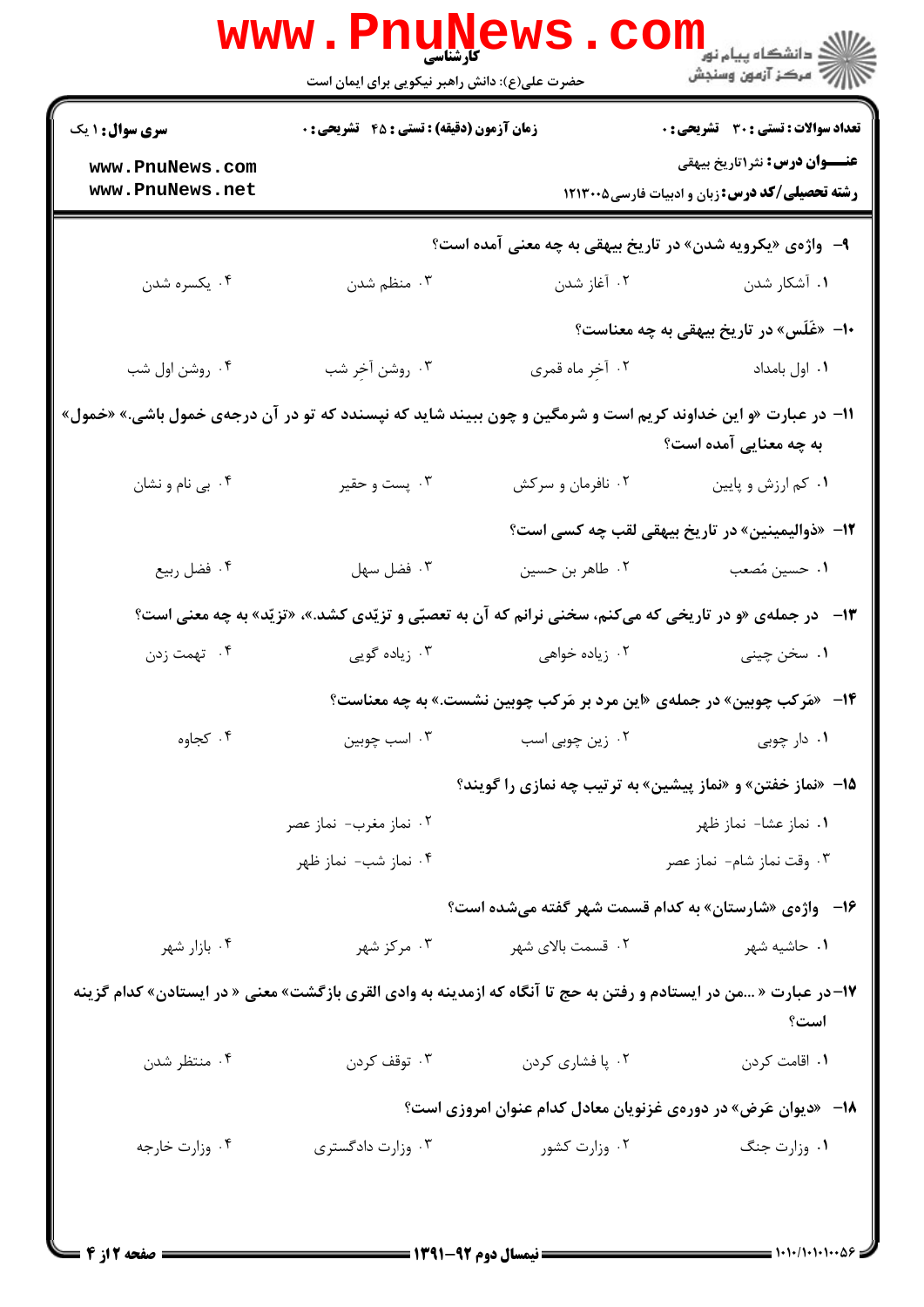|                                                                                                                                    | WWW.PI<br><b>کارشناسی</b><br>حضرت علی(ع): دانش راهبر نیکویی برای ایمان است                                   |                                                                   | ڪ دانشڪاه پيا <sub>م</sub> نور ■<br>/> مرڪز آزمون وسنڊش                                          |  |
|------------------------------------------------------------------------------------------------------------------------------------|--------------------------------------------------------------------------------------------------------------|-------------------------------------------------------------------|--------------------------------------------------------------------------------------------------|--|
| <b>سری سوال : ۱ یک</b>                                                                                                             | <b>زمان آزمون (دقیقه) : تستی : 45 تشریحی : 0</b>                                                             |                                                                   | تعداد سوالات : تستى : 30 - تشريحي : 0                                                            |  |
| www.PnuNews.com<br>www.PnuNews.net                                                                                                 |                                                                                                              |                                                                   | <b>عنـــوان درس:</b> نثر ۱تاریخ بیهقی<br><b>رشته تحصیلی/کد درس: :</b> زبان و ادبیات فارسی۱۲۱۳۰۰۵ |  |
|                                                                                                                                    | ۱۹- در عبارت «گفت بوسهل زوزنی، در میان کار است مگر صواب باشد که بونصر مشکان نیز اندر میان باشد.» «مگر» به چه |                                                                   | معنی است؟                                                                                        |  |
| ۰۴ بی شک                                                                                                                           | $\cdot$ ۴ شاید                                                                                               | ۲. زمانی که                                                       | ١. حتماً                                                                                         |  |
|                                                                                                                                    |                                                                                                              |                                                                   | <b>۳۰</b> «مرغ دل» به چه معناست؟                                                                 |  |
| ۰۴ ترسو                                                                                                                            | ۰۳ شجاع                                                                                                      | ۰۲ خبرچين                                                         | ۰۱ گستاخ                                                                                         |  |
|                                                                                                                                    |                                                                                                              |                                                                   | <b>۲۱</b> - واژەي «غُرّە» بە چە معناست؟                                                          |  |
|                                                                                                                                    | ۰۲ شب دهم هر ماه قمری                                                                                        |                                                                   | ۰۱ شب اول هر ماه قمري                                                                            |  |
|                                                                                                                                    | ۰۴ شب دهم هر ماه شمسی                                                                                        |                                                                   | ۰۳ شب آخِر هر ماه قمري                                                                           |  |
|                                                                                                                                    |                                                                                                              |                                                                   | <b>۲۲</b> – معنی کدام گزینه درست است؟                                                            |  |
| ۰۴ زعارت: بدنامی                                                                                                                   | ۰۳ وقیعت: سخن چینی                                                                                           | ٠٢ ممالحت: تعهد                                                   | ۰۱ مکبُه: روبند                                                                                  |  |
| ۲۳- در جملهی «و هم امروز به خزانه باز فرستم پیش از آنکه تسبیب کنند و آب بشود.»، کلمات «تسبیب کنند» و «آب بشود»<br>چه معنایی دارند؟ |                                                                                                              |                                                                   |                                                                                                  |  |
|                                                                                                                                    | ۰۲ حواله بر بدهکار کنند- از بین برود                                                                         |                                                                   | ۰۱ تثبیت کنند- آبرو بریزد                                                                        |  |
|                                                                                                                                    | ۰۴ تثبیت کنند- از بین برود                                                                                   |                                                                   | ۰۳ حواله بر بدهکار کنند- آبرو بریزد                                                              |  |
|                                                                                                                                    |                                                                                                              | ۲۴− «مرائیان را به حُطام دنیا بتوان دانست.» به چه معناست؟         |                                                                                                  |  |
|                                                                                                                                    |                                                                                                              | ۰۱ نظاره کنندگان را با مال اندک و بی ارزش جهان می توان باز شناخت. |                                                                                                  |  |
|                                                                                                                                    |                                                                                                              | ٠٢ زاهدان حقيقي را با مال دنيا و پول آن مي توان باز شناخت.        |                                                                                                  |  |
|                                                                                                                                    |                                                                                                              | ۰۳ ریاکاران را با مال دنیا و پول آن می توان باز شناخت.            |                                                                                                  |  |
|                                                                                                                                    |                                                                                                              | ۰۴ روایت کنندگان را با وسوسه های دنیا می توان باز شناخت.          |                                                                                                  |  |
|                                                                                                                                    | <b>۲۵</b> - در عبارت«این همه راست کرد و نماز دیگر را نزدیک هارون آمد.»، « راست کردن» به چه معنی است؟         |                                                                   |                                                                                                  |  |
| ۰۴ نشان دادن                                                                                                                       | ۰۳ صبر کردن                                                                                                  | ۰۲ آماده کردن                                                     | ۰۱ تمام کردن                                                                                     |  |
|                                                                                                                                    |                                                                                                              |                                                                   | ۲۶− «آب بر آسمان انداختن» کنایه از چیست؟                                                         |  |
|                                                                                                                                    | ۰۲ تند خويي نمودن                                                                                            |                                                                   | ۰۱ اظهار خوشحالی کردن                                                                            |  |
|                                                                                                                                    | ۰۴ موافقت کردن                                                                                               |                                                                   | ۰۳ اعتراض کردن                                                                                   |  |
|                                                                                                                                    |                                                                                                              |                                                                   |                                                                                                  |  |

 $= 1.1 \cdot 1.1 \cdot 1.1 \cdot 0.8$